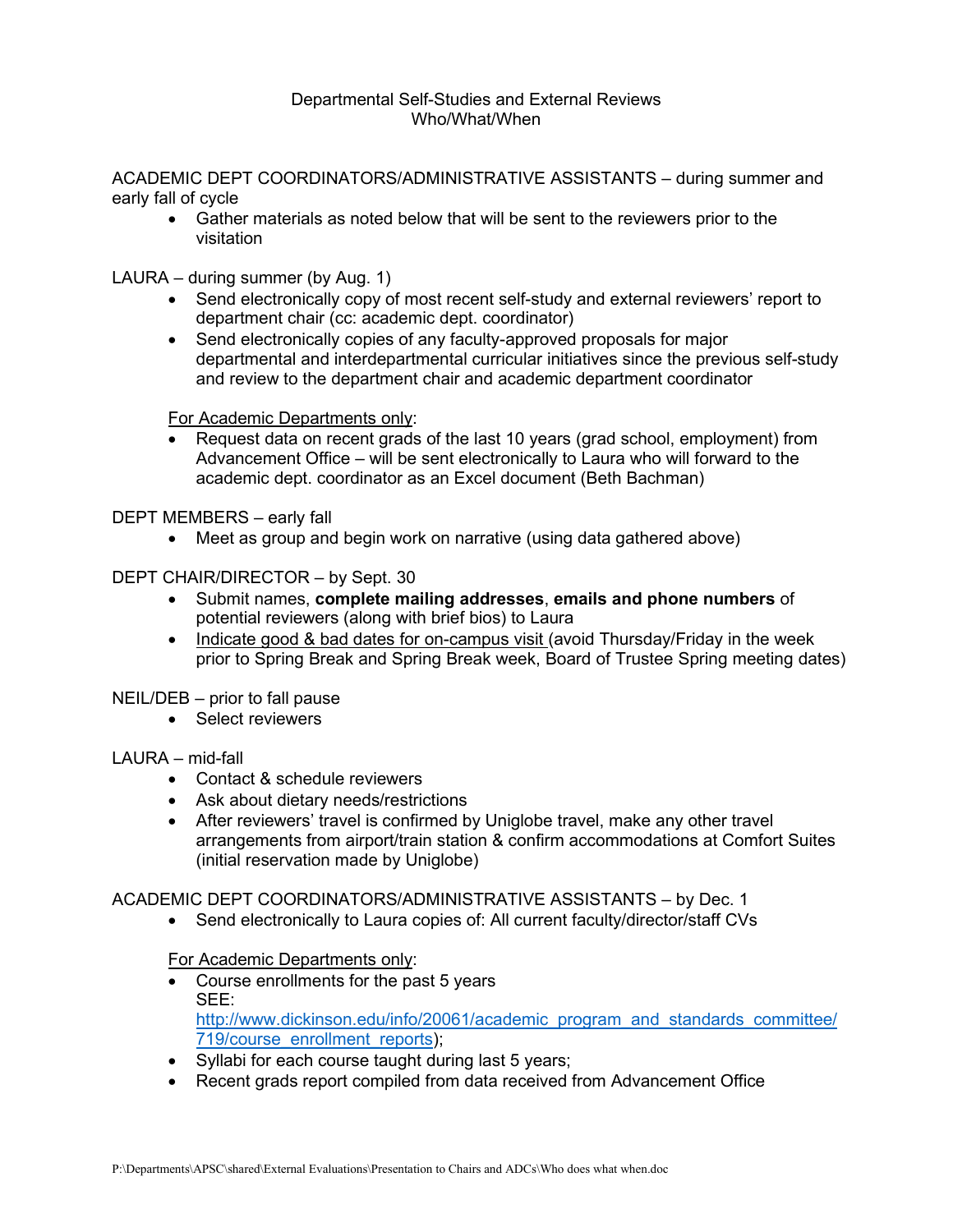### For Academic Resources only:

• Any pertinent program materials to be shared with reviewers.

These documents can be placed in a folder and copied to the MacDrop folder on the P:/drive. Label the folder: For Laura (dept name). Notify Laura when the folder is there – this is important since the files in MacDrop are only kept for a short amount of time before they are removed.

DEPT CHAIR/DIRECTOR – by Dec. 1

• Send electronically to Deb and Laura copy of the department self-study and list of department's questions/concerns to be addressed by the reviewers during the oncampus visit and in their report.

# **Be sure to include department name and pagination in the self-study**

APSC – January – prior to start of the semester

• Special meeting to discuss self-studies

LAURA – as reviewers' visitation dates are confirmed (Monday/Tuesday or Thursday/Friday to accommodate Neil's schedule on 2nd day):

- Set-up first appointment time with Deb Bolen– 8:30 a.m. on  $1<sup>st</sup>$  day
- Set-up appointment time with Neil Weissman for end of  $2^{nd}$  day of visit; notify department of the appointment time to add to their schedule for the two-day visit (2:30 PM or 3:00 PM – often dependent upon reviewer's flight schedule)
- Notify department of names of APSC liaisons in order to contact and include in visitation schedule (near the end of the visit if possible), the time of the first appointment with Deb and the final appointment with Neil
- Send account numbers to academic dept coordinators/administrative assistants

DEPTS – early spring

- Set up on-campus schedule (see other documents for detailed example)
- Send copy of draft schedule to Deb and Laura for review
- Send final schedule to Laura to forward to reviewers
- Send final schedule and self-study to all parties meeting with the reviewers

DEPTS – during spring semester

• Host on-campus review (see other documents with details)

# ACADEMIC DEPT COORDINATORS/ADMINISTRATIVE ASSISTANTS

• Just prior to visit or the first day of the visit – set up guest user network account and give log in information to each of the reviewers (if done prior to the visit, email with information as attachment)

ACADEMIC DEPT COORDINATORS/ADMINISTRATIVE ASSISTANTS – immediately as expenses are incurred

- Submit copies of receipts and internal requisitions to LAURA
- Questions to Laura Weber if unsure of procedure regarding meals off-campus

# OUTSIDE REVIEWERS – shortly after on-campus visit

• Submit report to Deb Bolen and Laura Weber (NOT to department chair)

LAURA WEBER – as soon as report is received

• Forward to Neil, APSC liaison and respective Dept. Chairperson/Director